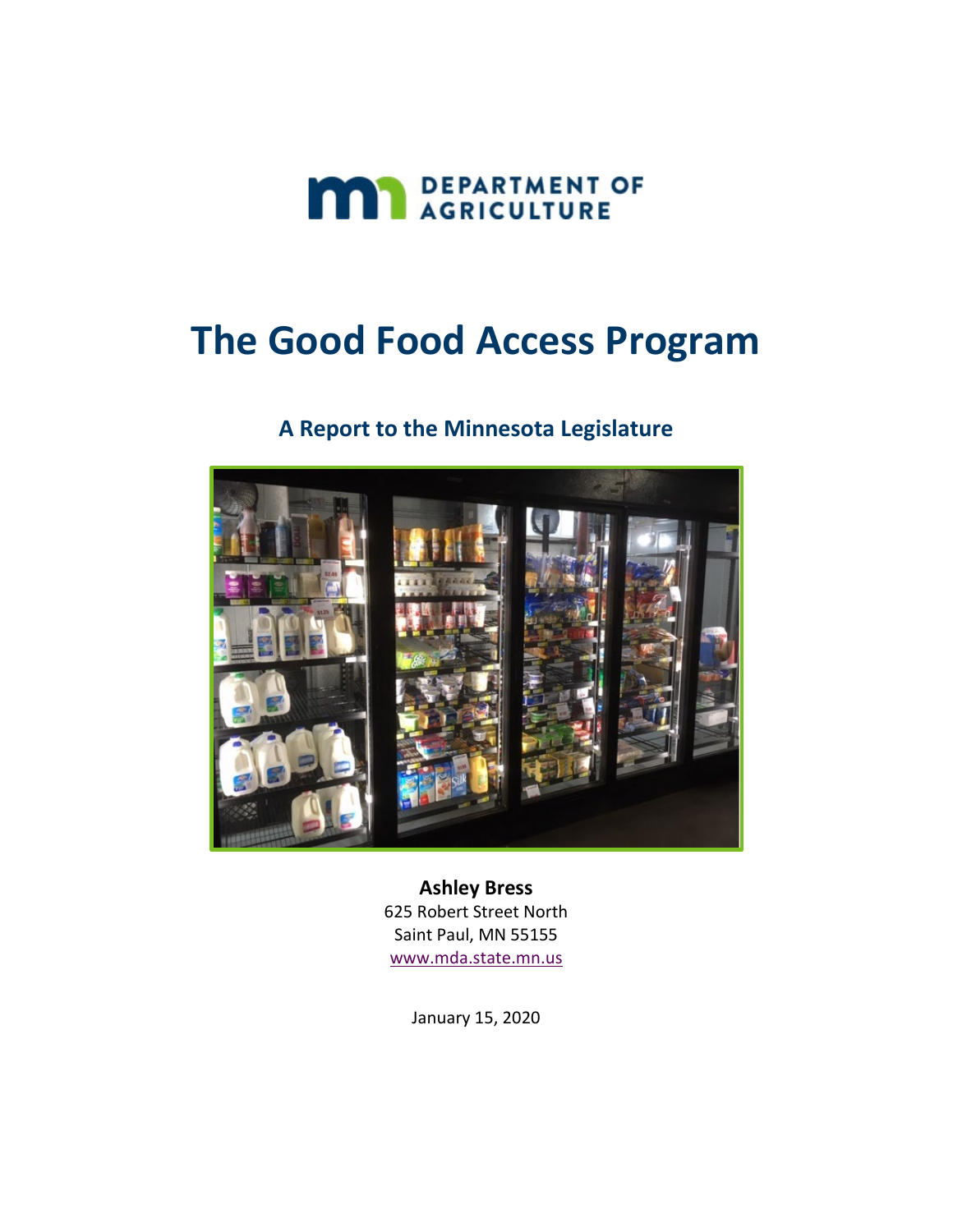# **Table of Contents**

Cover photo is KC's Country Market in Greenbush, Minnesota, showing new coolers used for dairy and other refrigerated products.

Pursuant to Minn. Stat. § 3.197, the cost of preparing this report was approximately \$500.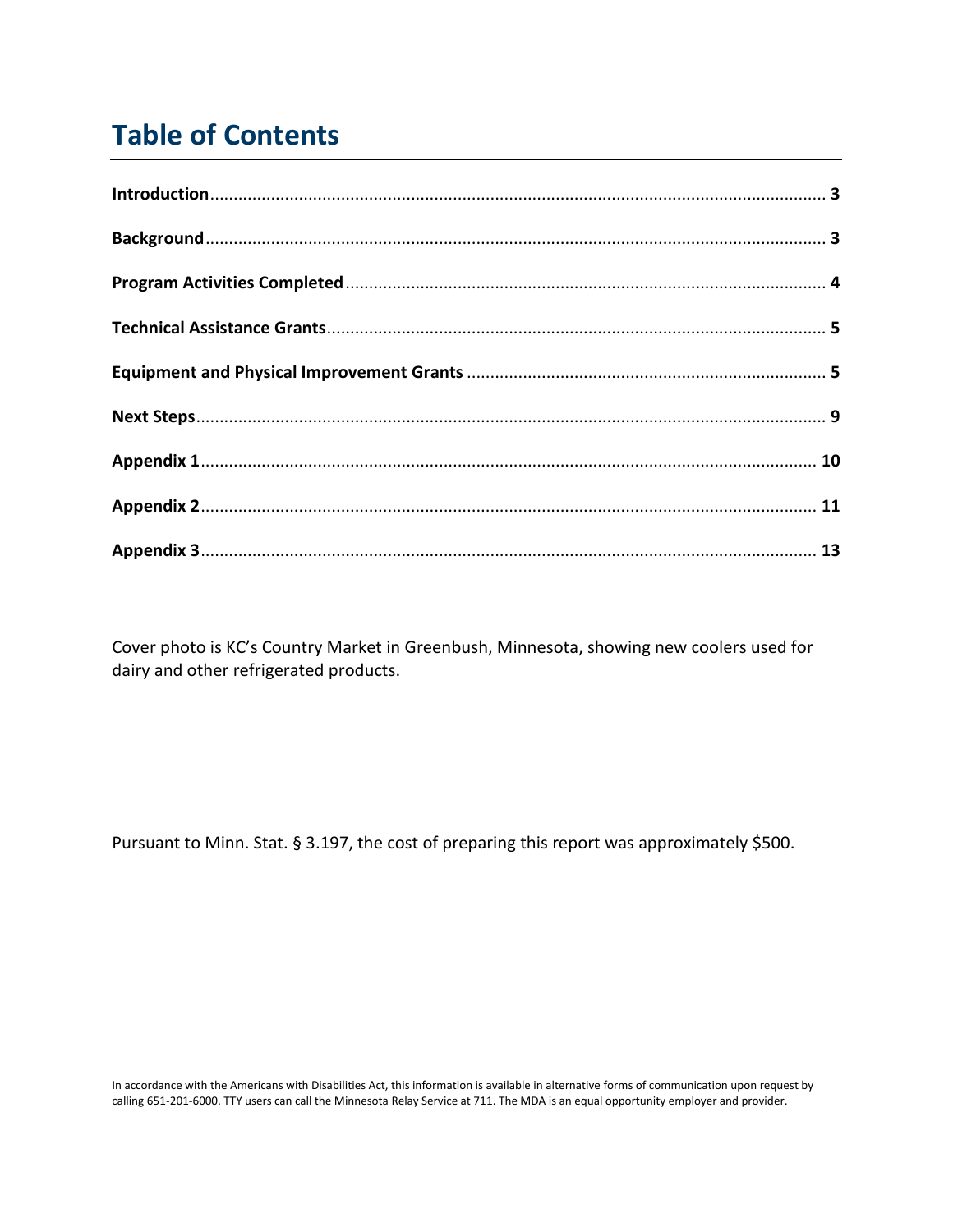# **Introduction**

This report is submitted pursuant to 2016 Minnesota Statutes: M.S. 17.1017, subd. 9.

**Legislative report**. The commissioner, in cooperation with any economic or community development financial institution and any other entity with which it contracts, shall submit an annual report on the good food access program by January 15 of each year to the chairs and ranking minority members of the house of representatives and senate committees and divisions with jurisdiction over agriculture policy and finance. The annual report shall include, but not be limited to, a summary of the following metrics:

- (1) the number and types of projects financed;
- (2) the amount of dollars leveraged or matched per project;
- (3) the geographic distribution of financed projects;
- (4) the number and types of technical assistance recipients;
- (5) any market or commodity expansion associated with increased access;
- (6) the demographics of the areas served;
- (7) the costs of the program;
- (8) the number of SNAP and WIC dollars spent;
- (9) any increase in retail square footage;
- (10) the number of loans or grants to minority-owned or female-owned businesses; and
- (11) measurable economic and health outcomes, including, but not limited to, increases in sales and consumption of locally sourced and other fresh fruits and vegetables, the number of construction and retail jobs retained or created, and any health initiatives associated with the program.

Each report has focused on the activities occurring in the previous year. This report will focus on grants awarded 2019 and the impacts of the first two rounds of grantmaking.

### **Background**

The Good Food Access Program (GFAP) was established at the Minnesota Department of Agriculture (MDA) through legislation passed by the 2016 Legislature. Relevant statutory language is contained in Minnesota Statutes **M.S. 17.1017** (establishment of the program) and **M.S. 17.1018** (creation of the Good Food Access Program Advisory Committee).

The purpose of the GFAP is to increase the availability of and access to affordable, nutritious, and culturally appropriate food for underserved communities in low-income and moderateincome areas. To accomplish this goal, the GFAP provides financial support and technical assistance to open, renovate, or expand the operations of grocery stores and small food retailers, and will expand access to credit and reduce barriers to investment in underserved communities in low- and moderate-income areas.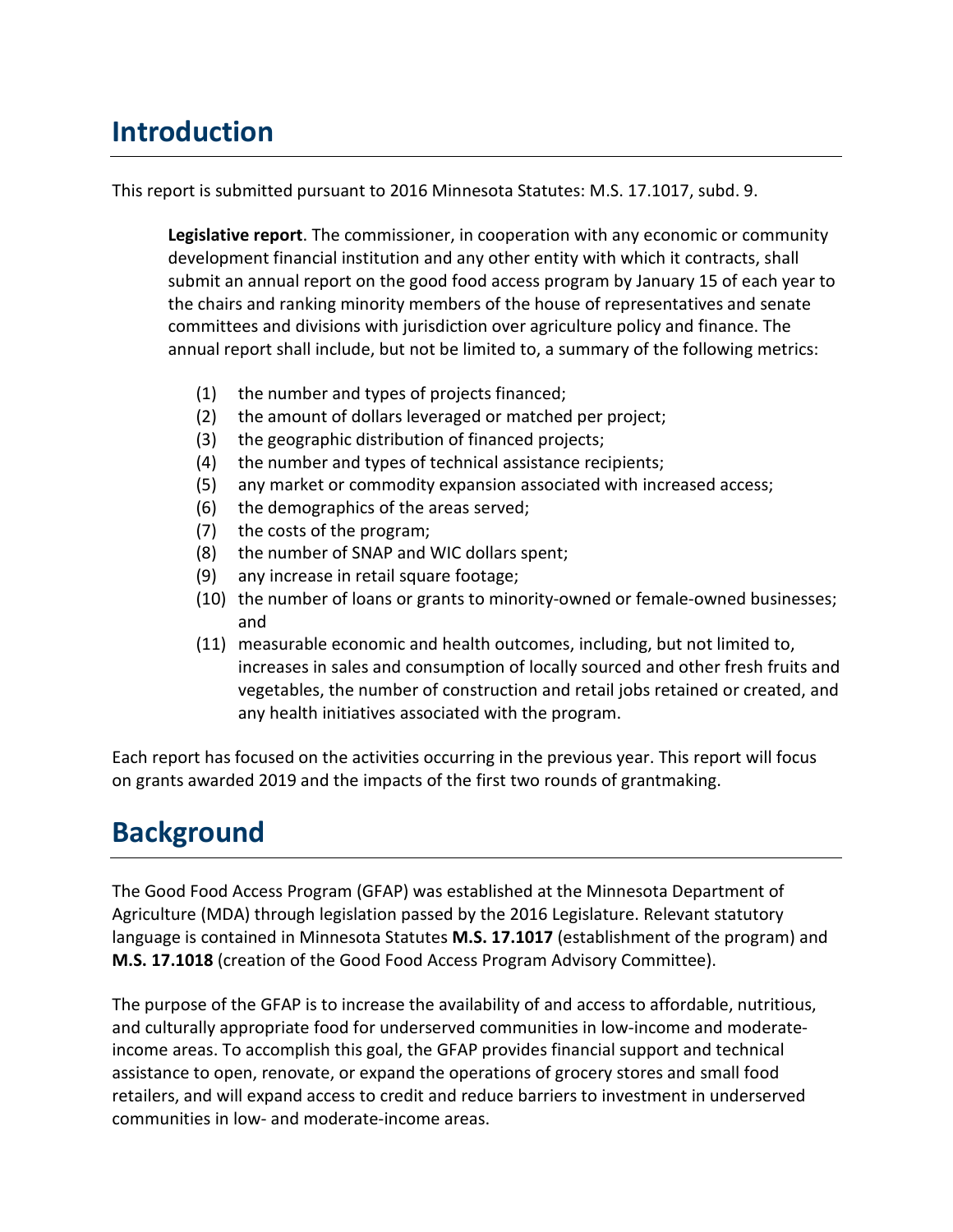This legislation also created the Good Food Access Account in the agricultural fund. The account consists of money appropriated by the Legislature and may also accept funds donated, allotted, or transferred to the account from public or private entities. The legislation encourages the MDA to leverage other forms of public and private financing or financial assistance for the projects.

Good Food Access Account funds may be used for loans, grants, technical assistance, and other types of financial assistance. The MDA may contract with one or more qualified economic or community development financial institutions to manage the financing component of the program and with one or more qualified organizations or public agencies with financial or other program-related expertise to manage the provision of technical assistance to project grantees.

In Fiscal Year (FY) 2017, GFAP received a one-time appropriation of \$250,000 to the Good Food Access Account. To date, \$228,299 of these funds have been used for grantmaking, and, a total of \$23,258 has been used for administrative expenses.

For FYs 2018 and 2019, the appropriation for the Agricultural Growth, Research, and Innovation Program (AGRI) included language that allows for up to \$250,000 per year to be allocated for the GFAP at the discretion of the commissioner. In both years, we used \$233,750 in AGRI funds to support GFAP grants; remaining funds were used for administrative expenses.

In FYs 2020 and 2021, the AGRI budget rider allows for up to \$300,000 to be used for the GFAP. As in the previous biennium, we anticipate using this full amount for grantmaking and administrative costs.

### **Program Activities Completed**

The following activities have taken place since submitting the last report in January 2019:

| January 17, 2019: | The third round of GFAP Equipment and Physical Improvement Grants<br>closed. We received 34 applications, 10 of which were funded.                       |
|-------------------|----------------------------------------------------------------------------------------------------------------------------------------------------------|
| March 14, 2019:   | The second round of GFAP Technical Assistance Grants opened. We<br>received four applications, three of which were funded.                               |
| June 25, 2019:    | The GFAP Advisory Committee met for its seventh meeting.                                                                                                 |
|                   | October 21, 2019: The third round of GFAP Technical Assistance Grants opened. Applications<br>are being accepted until January 16, 2020.                 |
|                   | December 9, 2019: The fourth round of GFAP Equipment and Physical Improvement Grants<br>opened. Applications are being accepted until February 13, 2020. |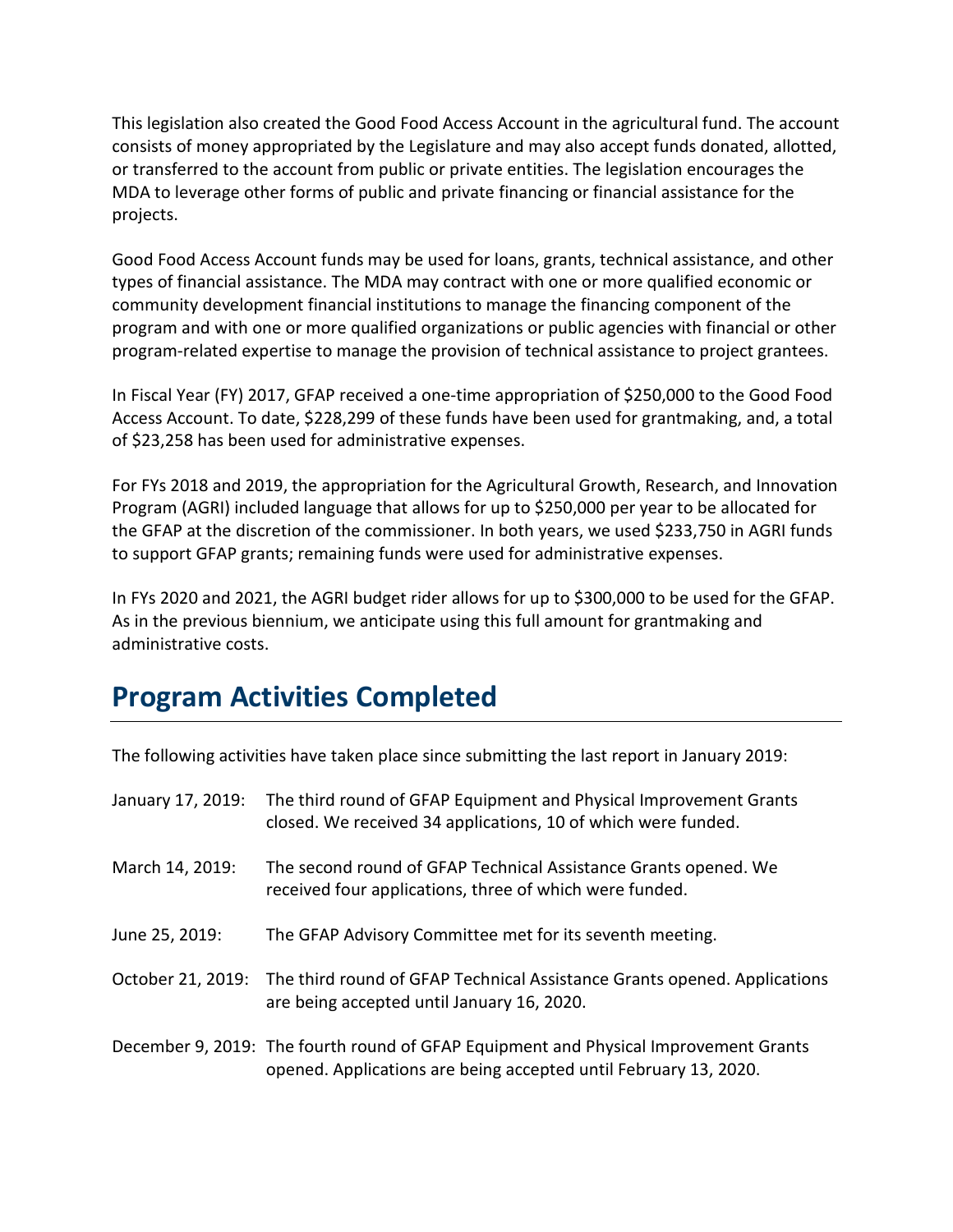# **Technical Assistance Grants**

In 2019, we awarded GFAP Technical Assistance Grants to three organizations serving food retailers. Up to \$150,000 was available to assist non-profit organizations and public agencies with capabilities to provide technical assistance to eligible grocery stores and small food retailers. Applicants needed to commit to contributing at least 25% of estimated total project costs through cash or in-kind contributions. Priority was given to proposals that demonstrated a collaborative, regional approach to technical assistance.

Grants were awarded competitively, with applications ranked by a panel of MDA and community-based reviewers and final decisions made by the Commissioner. A total of three projects were selected for funding.

| Grantee                                            | <b>Award Amount</b> | <b>Estimated Total</b><br><b>Project Cost*</b> |
|----------------------------------------------------|---------------------|------------------------------------------------|
| City of Minneapolis Health Department, Minneapolis | \$53,615            | \$74,115                                       |
| Region Five Development Commission, Staples        | \$35,000            | \$60,500                                       |
| University of Minnesota, Regional Sustainable      | \$75,000            | \$100,000                                      |
| Development Partnerships, Saint Paul               |                     |                                                |
| <b>TOTAL</b>                                       | \$150,000           | \$234,615                                      |

#### *Table 1. GFAP Technical Assistance Awards*

*\*Estimated Total Project Cost is based on the grantee's original budget submitted as a part of their grant proposal. Some grantees may have reduced the scope of their projects based on their actual grant awards.*

An overview of the projects is available in Appendix  $1$  and a map showing their service areas in [Appendix 3.](#page-11-0)

### **Equipment and Physical Improvement Grants**

### **Fiscal Year 2019 GFAP Equipment and Physical Improvement Grants**

In October 2018, the MDA released the request for proposals (RFP) for the third round of the GFAP Equipment and Physical Improvement Grant in both English and Spanish. Up to \$150,000 was expected to be available to assist grocery stores and small food retailers purchase equipment and make physical improvements. Applicants could request a minimum of \$2,500 and a maximum of \$50,000.

Projects were expected to increase access to affordable, nutritious, and culturally appropriate foods, and applicants needed to be located in or serve a food desert (as defined by the USDA Economic Research Service), or populations with limited access (such as the elderly or disabled) in a low- or moderate-income area. The evaluation criteria focused on long-term project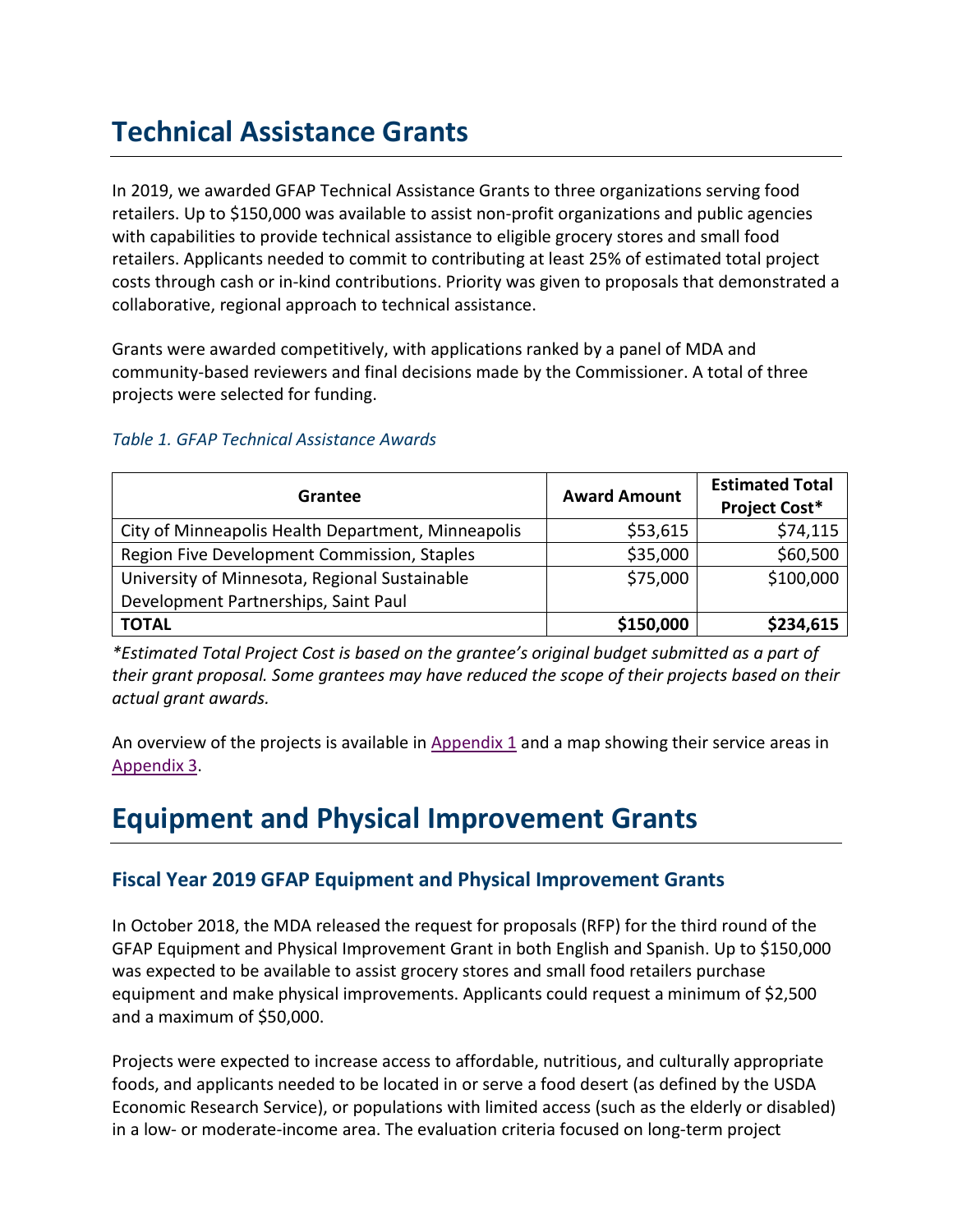sustainability, community engagement, and community economic and health impacts. In response to the RFP, the MDA received 34 applications. Applicants requested a total of \$1,135,141.

Grants were awarded competitively, and applications were ranked by a panel of MDA and community-based reviewers. A total of \$150,000 was awarded for 10 projects. Award amounts ranged from \$2,570 to \$25,558, with an average award amount of \$15,000. Estimated private investment of \$627,507 resulted in over a 3 to 1 return on the state's investment although there was no formal matching requirement.

| Grantee                                    | <b>Estimated Total</b><br><b>Project Cost*</b> | <b>Award Amount</b> |
|--------------------------------------------|------------------------------------------------|---------------------|
| 4-Directions Development, Red Lake         | \$86,688                                       | \$25,558            |
| Chaska Market, Chaska                      | \$199,509                                      | \$22,809            |
| Cimarron Farm LLC, Stillwater              | \$8,240                                        | \$5,731             |
| Country Store, Cook                        | \$41,724                                       | \$17,100            |
| Finland Cooperative Company, Finland       | \$65,000                                       | \$17,100            |
| Frogtown Farm, Saint Paul                  | \$4,320                                        | \$2,570             |
| Inver Grove Super USA, Inver Grove Heights | \$11,000                                       | \$9,000             |
| KC's Country Market, Greenbush             | \$112,123                                      | \$25,000            |
| Lange's Grocers, Mabel                     | \$67,400                                       | \$6,000             |
| Thao Market, Saint Cloud                   | \$31,503                                       | \$19,124            |
| <b>TOTAL</b>                               | \$627,507                                      | \$150,000           |

#### *Table 2. GFAP Equipment and Physical Improvement Awards*

*\*Estimated Total Project Cost is based on the grantee's original budget submitted as a part of their grant proposal. Some grantees may have reduced the scope of their projects based on their actual grant awards.*

As in previous years, projects focused on upgrading and expanding existing infrastructure rather than building new retail locations (likely due in part to the limited funding available). For example, in Greenbush, Corey Christianson purchased a grocery store that needed repair and upgrades. With the GFAP grant, he was able to purchase new and refurbished, energy efficient refrigeration and, in the process, was able to add over 1000 square feet to the store. Similarly, in southern Minnesota, Bryce Lange opened a new grocery store in a former furniture store in the city of Mabel's downtown and used GFAP funding to help purchase cooler and freezer units.

Retailers receiving funds under this grant are required to participate in the Supplemental Nutrition Assistance Program (SNAP, formerly known as the Food Stamp Program) and apply to accept benefits from the Special Supplemental Nutrition Program for Women, Infants, and Children (WIC) before receiving any advance payments or requesting reimbursements for project expenses. A total of nine current SNAP authorized retailers benefited from GFAP grants (one grantee is not yet SNAP authorized).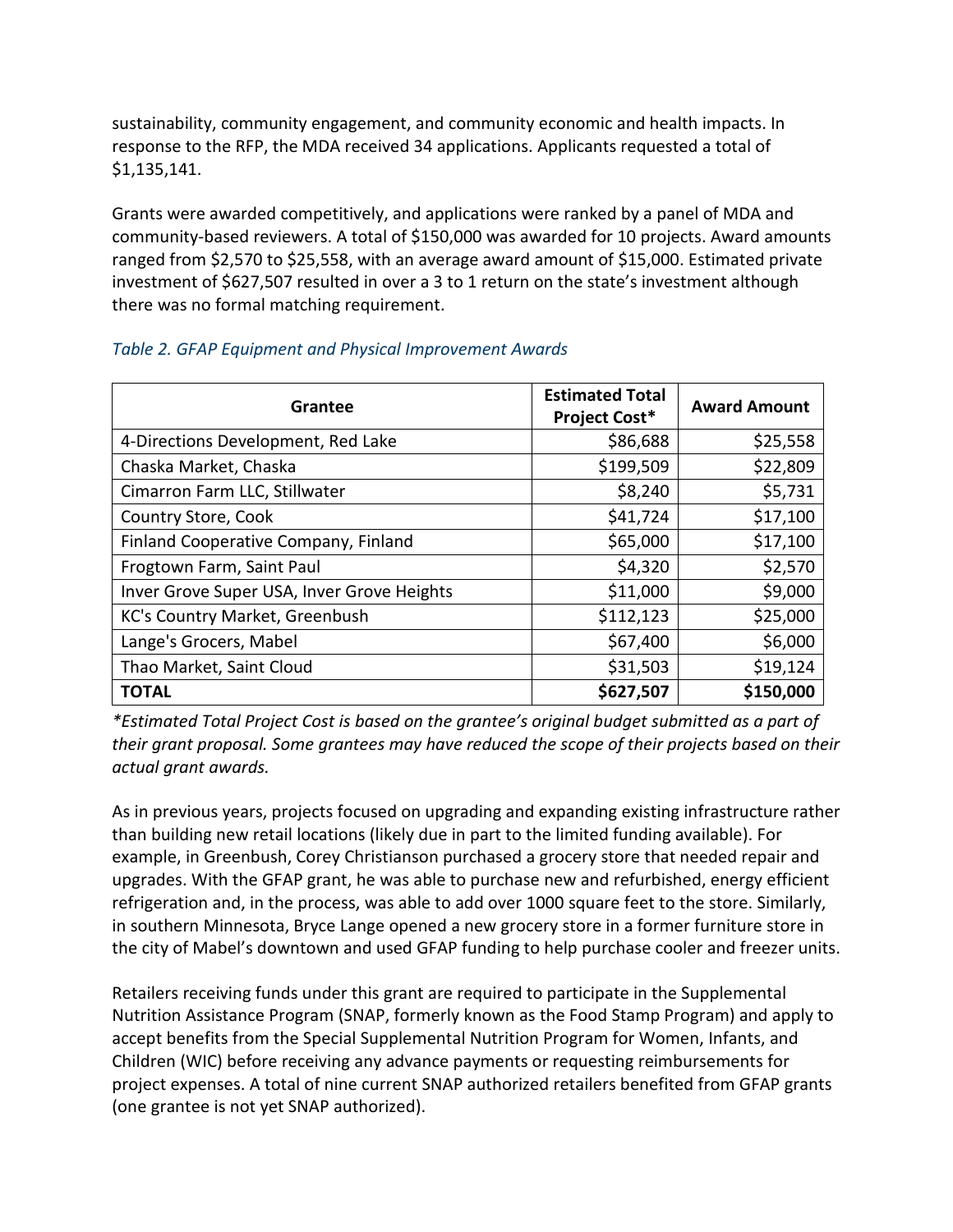Those nine retailers had combined SNAP sales of \$141,309 in FY 2019. Three retailers participated in WIC and had a total of \$527,000 in WIC sales during that time. The other seven retailers either did not participate in WIC during FY 2019 or are not eligible to participate in the program. All retailers will be required to participate in SNAP before receiving payment, and retailers who are eligible to participate in WIC will be required to apply to accept WIC, and if approved, participate in the program.

Recipients of GFAP grants represent multiple business and ownership models. Of the ten grantees, six are for-profit businesses and four are non-profit organizations. Three of the six forprofit businesses are minority owned, and two of the six are owned/co-owned by women.

Projects serve a variety of diverse communities across the state. Of the 10 funded proposals, five are serving urban areas (including the seven county Twin Cities Metro Region and St. Cloud) and five are serving primarily rural communities. Five are located in food deserts, and five serve other low- or moderate-income areas. Based on self-reported assessments of the racial/ethnic communities served, projects specifically target Middle Eastern, African, Southeast Asian, Hispanic/Latino, and Native American communities.

Descriptions of funded projects and a map of their locations can be found in [Appendix 2](#page-9-0) and [Appendix 3,](#page-11-0) respectively.

### **Fiscal Year 2017 and 2018 GFAP Equipment and Physical Improvement Grants**

During 2019, we followed up with FY 2017 and 2018 GFAP Equipment and Physical Improvement grantees. All 2017 grantees had completed their projects during 2018, and most of the 2018 grantees were able to complete projects in 2019 although a few are still finalizing their work. Grant awards enabled them to increase their abilities to provide affordable, nutritious, and culturally appropriate foods to the communities they serve. Summaries of these grantees are available in prior years' legislative reports.

All recipients reported that their grant funds helped make their project possible and that the projects were unlikely to occur without the grant funding. Many grantees added that they received significant other support to make the projects successful, such as through an Initiative Foundation, University of Minnesota Extension, regional development commission, financial institution, produce suppliers, or community volunteers.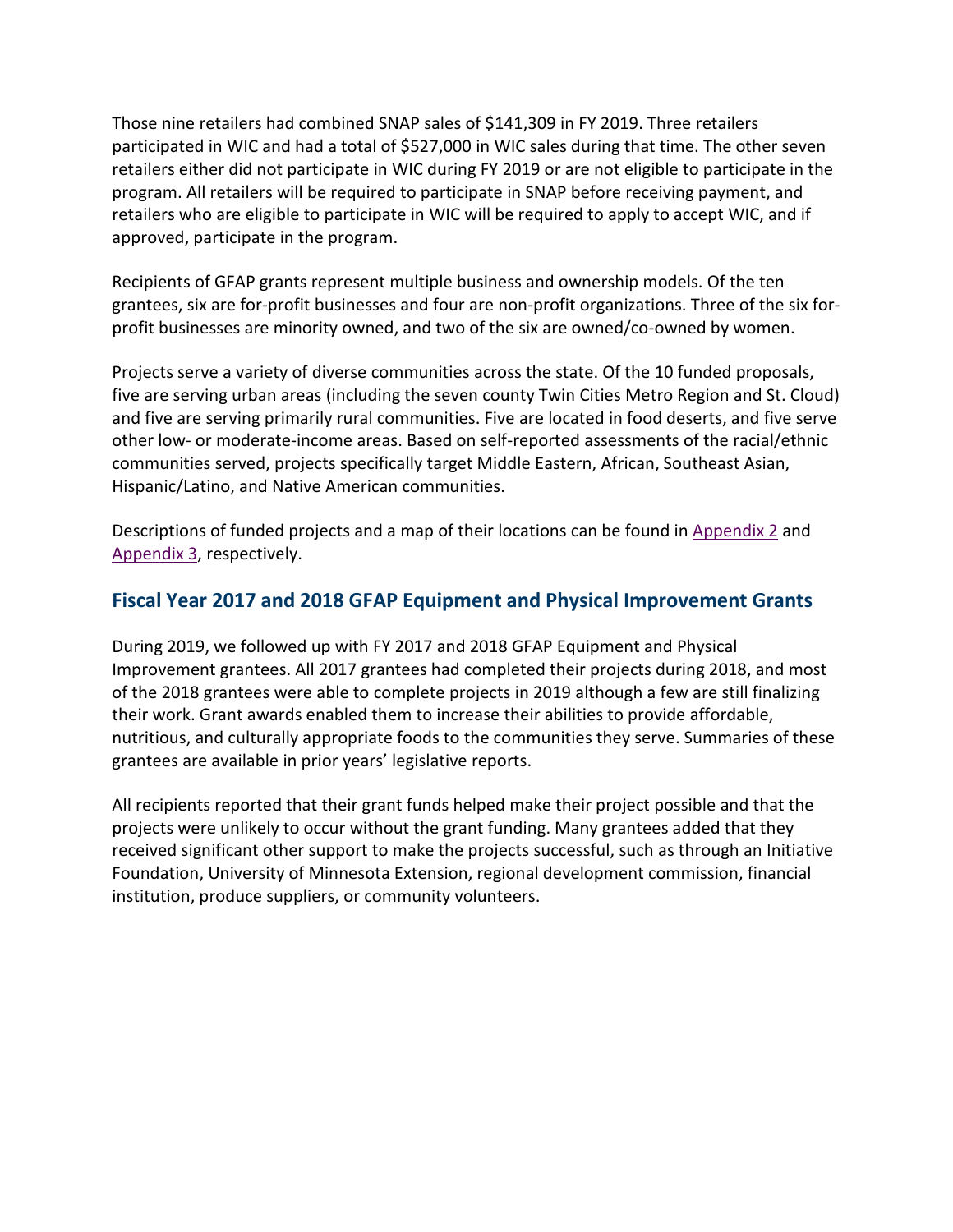

*Figure 1. The Food Group, based in New Hope, used a FY2019 GFAP Equipment and Physical Improvement Grant to install a racking system in a new freezer. The increased freezer capacity has made it more possible for their Fare For All program to include locally produced and culturally specific products, such as vegetarian wild rice burgers and locally raised ground beef, in their retail food shares.*

Of the 25 retailers who benefited from GFAP grants, 22 retailers directly participated in SNAP during FY 2019 and had total SNAP redemptions of \$8,235,890 in FY 2019. The remaining retailers participated in SNAP via an authorized farmers market and redemption information is not available for them. In FY 2019, 12 retailers participated in WIC and had total sales of \$382,808.

Many retailers also reported that their projects helped them sell more produce. For example, Cimarron Farm, serving the Cimarron Mobile Home Park in Landfall, saw nearly a 30% increase in produce sales. Lake Benton Grocery was able to increase sales of frozen vegetables, particularly steam-in-bag products, largely because they were able to purchase a new freezer. Grantees also discussed that their businesses have experienced less produce loss because of the more reliable equipment.

Every recipient expects that their project will positively impact the long-term sustainability of their business. A FY 2018 grantee from northern Minnesota wrote, "The GFAP Equipment and Physical Improvement Grant inspired us to improve the overall appearance of the interior of the store, making it a more pleasant experience for our customers… Without it we would most likely not be in business anymore. The cost of the repairs for the constantly breaking down refrigeration equipment was just getting too costly as was the cost of the loss of product when it did break down." The grantee went on to say that the store has gone from being a run-down business to one that they are proud of and that is competitive with larger stores miles away.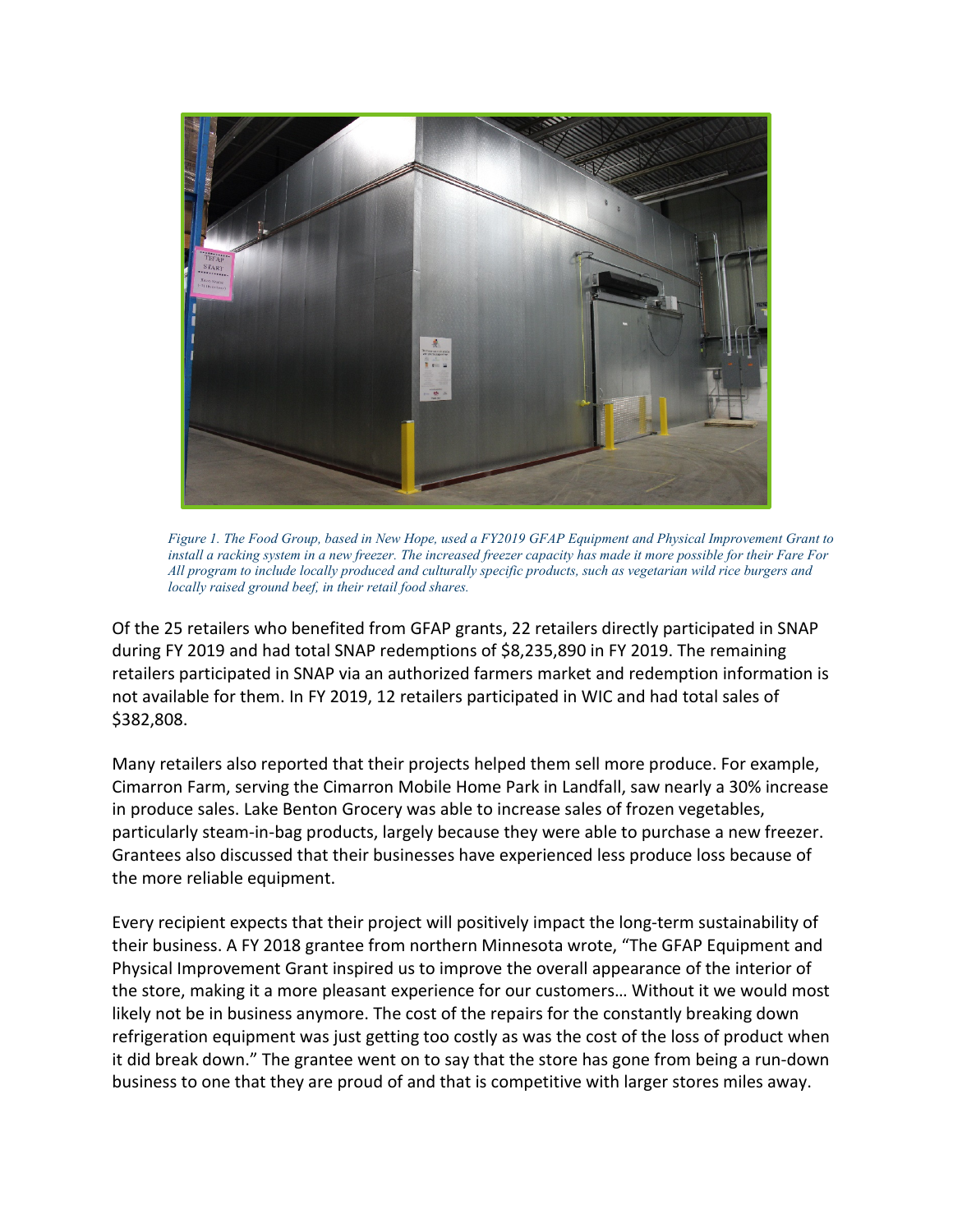### **Next Steps**

<span id="page-8-0"></span>After considering input from the GFAP Advisory Committee, two RFPs are currently open. The first RFP, released in October 2019, is for technical assistance providers. We expect to award up to \$50,000 through this RFP. The second RFP was another round of GFAP Equipment and Physical Improvement Grants for grocers and small food retailers. We expect to award up to \$225,000 through this RFP.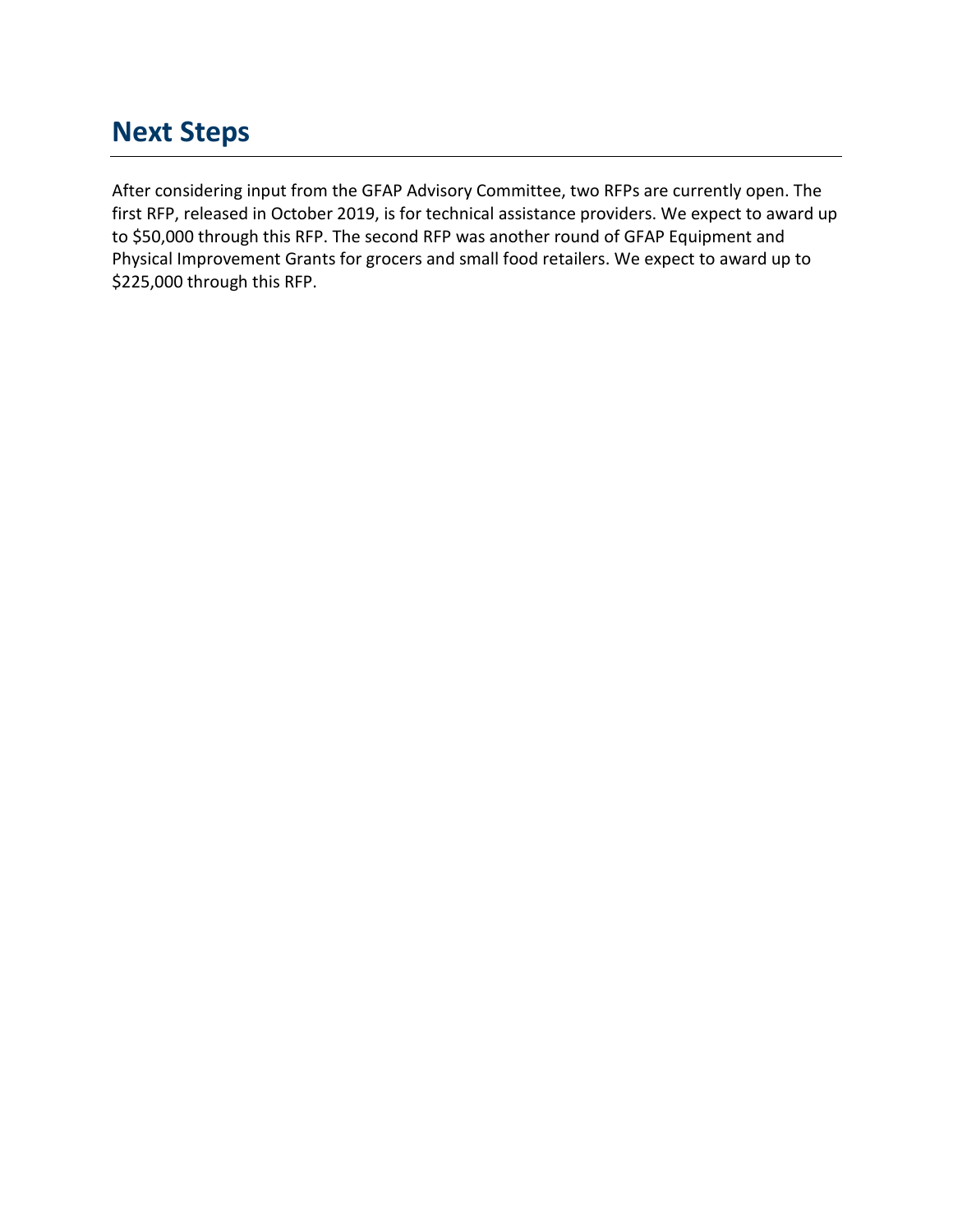# **Appendix 1**

### **Summaries of Fiscal Year 2019 Technical Assistance Grantees**

#### *City of Minneapolis Health Department*

The Minneapolis Health Department will provide technical assistance to 92 SNAP-authorized small food retailers in order to expand the availability of healthy foods, especially fresh fruits and vegetables, in the low-income neighborhoods of Near North and Camden in north Minneapolis and Phillips in south Minneapolis. Assistance will focus on Minneapolis' revised staple foods ordinance, facilitated connections to affordable small-scale produce procurement options, perishable inventory management training, and guidance on healthy food merchandising and marketing best practices. Funds will primarily pay for staff time and for a small produce buyback program.

#### *University of Minnesota Extension, Regional Sustainable Development Partnerships*

The University of Minnesota Regional Sustainable Development Partnership (RSDP) will initiate their Support Our Stores (SOS): Technical Assistance for Rural Grocers project. The goal is to prevent store closures by providing a customized model of technical assistance. They will provide technical assistance to rural grocery stores through three methods: 1) individual rural grocer technical assistance 2) educational materials, and 3) three Rural Grocery SOS TA Workshops. Technical assistance will focus on business management, store operations, and grant eligibility and application assistance.

#### *Region Five Development Commission*

<span id="page-9-0"></span>The Region Five Development Commission, in partnership with seven other local and state agencies will execute a technical assistance plan of 10 workshops, six Intercultural Development Inventory Assessments and three extensive peer-to-peer site audits to employees and board members of six food access points, five for-profit food cooperatives and one small food retailer (food hub & mobile food market) in central Minnesota. The workshops will be video archived, and the peer-to-peer audits will produce a toolkit, both intended for reuse by all other food access points across the state.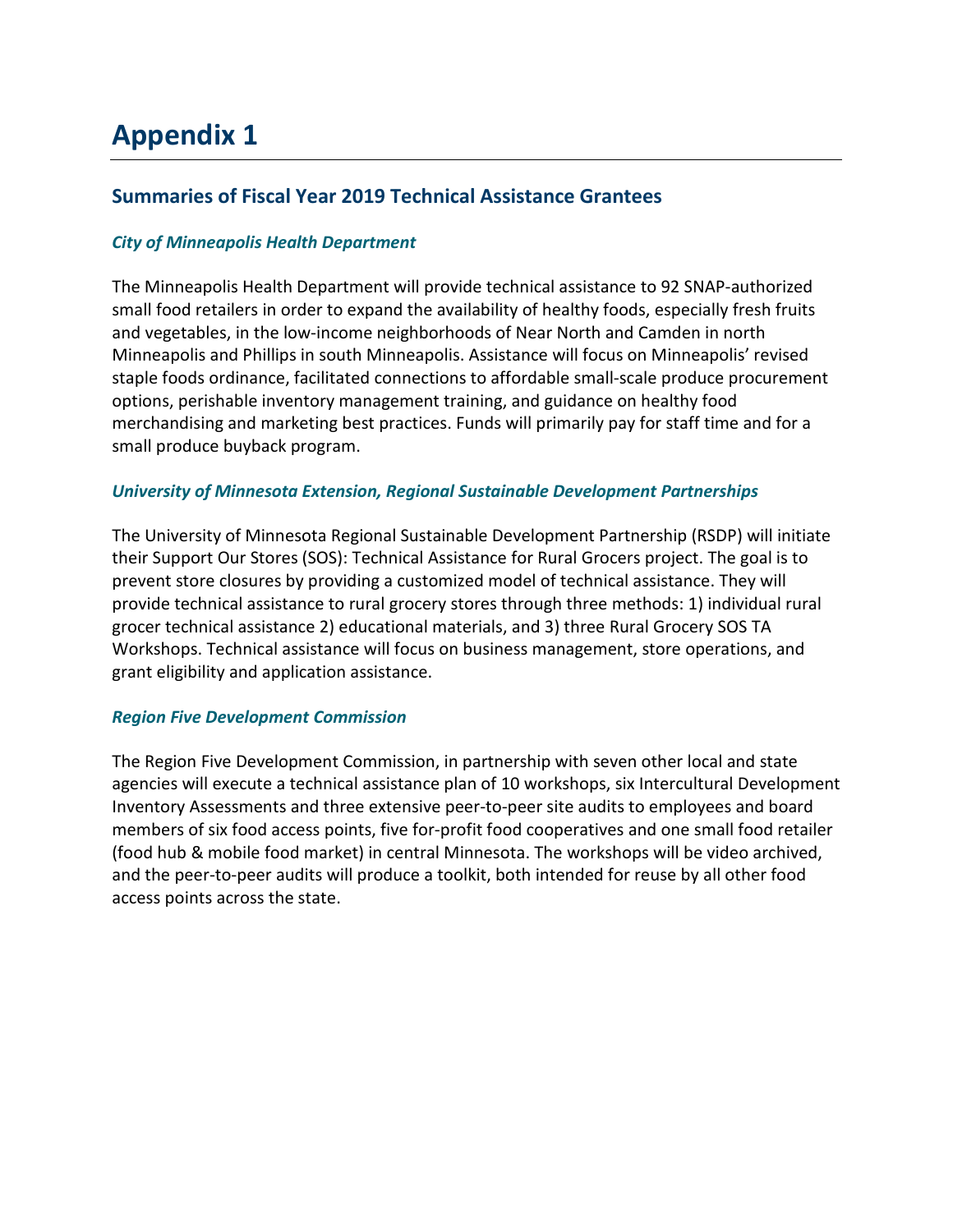# **Appendix 2**

### **Summaries of Fiscal Year 2019 Equipment and Physical Improvement Grantees**

#### *4-Directions Development*

4-Directions Development is an education and technical assistance provider located in Red Lake Nation. Through their Gitigaanike Food Initiative, they will expand their farmers market with the purchase of a mobile food truck. The project will bring nutritious, affordable, culturally appropriate foods to three additional Red Lake communities and surrounding areas.

#### *Chaska Market*

Chaska Market is a small, locally-owned, Hispanic grocery store which serves the Latino community of Chaska and the surrounding area. They will purchase an open produce cooler, meat and cheese case, and three-door freezer which will allow them to stock, sell, and promote nutritious foods throughout the store.

#### *Cimarron Farm*

Cimarron Farm is a half-acre community garden and market located in Lake Elmo. They will purchase equipment to create a mobile market stand to increase the distribution of sustainable produce and ease of access for communities in Washington County.

#### *Country Store*

Country Store is a convenience store located in Cook. They will purchase cooler and freezer equipment. These purchases will increase Country Store's ability to better serve the Cook community and surrounding area with much needed healthy food and dairy products.

#### *Finland Co-op*

Finland Co-op, established in 1913, is a grocery co-op located in Finland. They will replace their current walk-in cooler and freezer, reducing produce waste, securing proper temperature control levels, and increasing the availability of nutritious foods.

#### *Frogtown Farm*

Frogtown Farm is an urban demonstration farm located in St. Paul. Frogtown Farm will complete their on-site storage and outdoor market kitchen education space as well as the addition of market produce displays. The completion of these projects will increase the consumption of nutritious, affordable, culturally appropriate foods in Frogtown neighborhood and the surrounding community.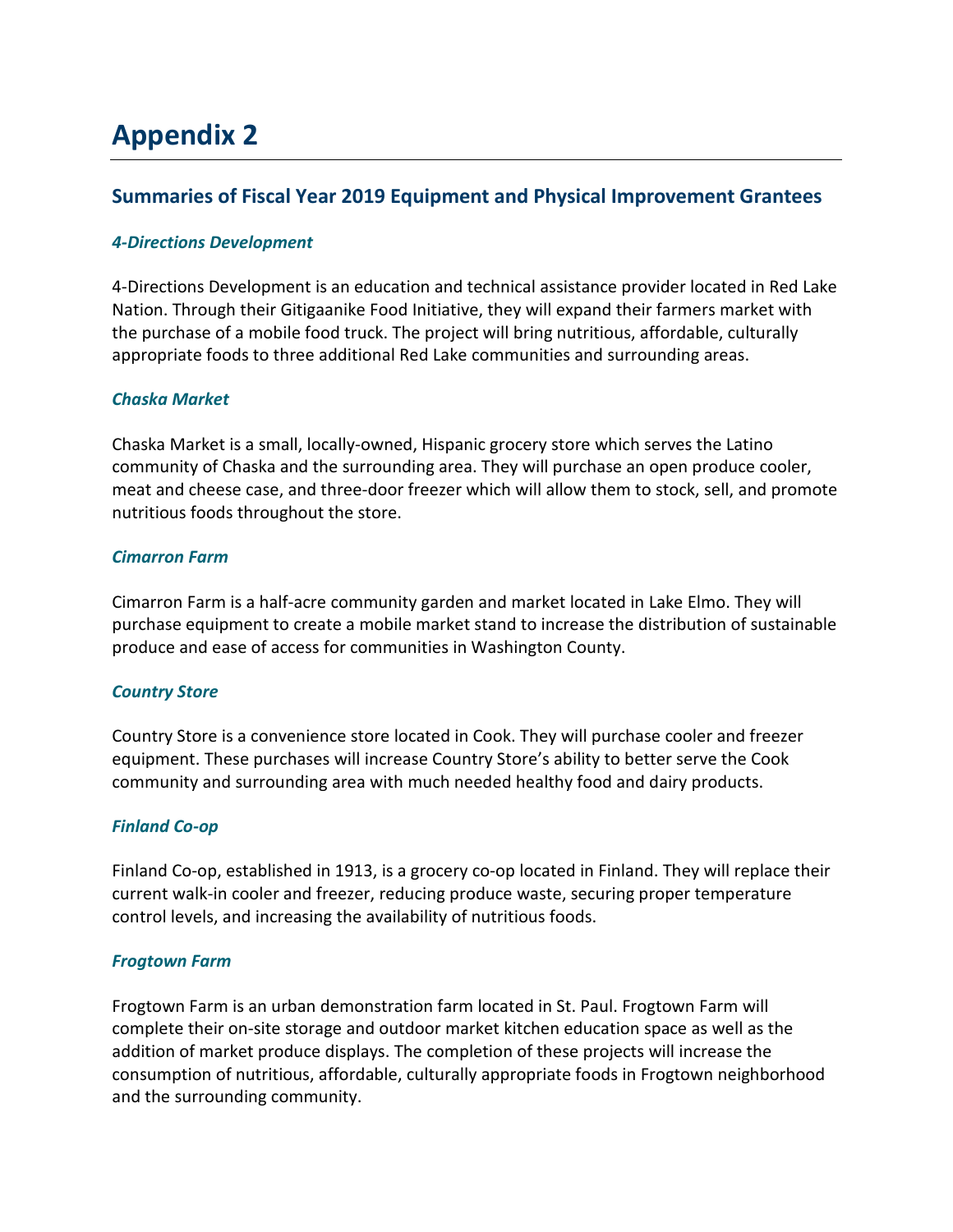#### *Inver Grove Super USA*

Inver Grove Super USA is a family-run convenience store located in Inver Grove Heights. They will purchase two freezers to store frozen fruits and vegetables, meats, fish and shellfish. These new freezers will replace two vendor provided coolers, which restrict products sold from them. By purchasing the two new freezers independently, Inver Grove Super USA will be able to provide healthy food products without vendor limitations.

#### *KC's Country Market*

KC's Country Market is a small scale, family-owned grocer with stores in Greenbush and Badger. With this grant, they will purchase new and refurbished energy efficient refrigeration for their Greenbush location which will allow them to provide a greater choice of nutritious and affordable foods.

#### *Lange's Grocers*

Lange's Grocers is a locally-owned grocery store located in Mabel. Lange's Grocers will purchase cooler and freezer units to increase the amount of fresh produce they are able to offer and help stimulate the local economy.

#### *Thao Market*

<span id="page-11-0"></span>Thao Market is a family-run grocery store located in St. Cloud. Thao Market will purchase a four-door reach-in freezer which will allow them to provide more healthy, affordable, and culturally appropriate foods.